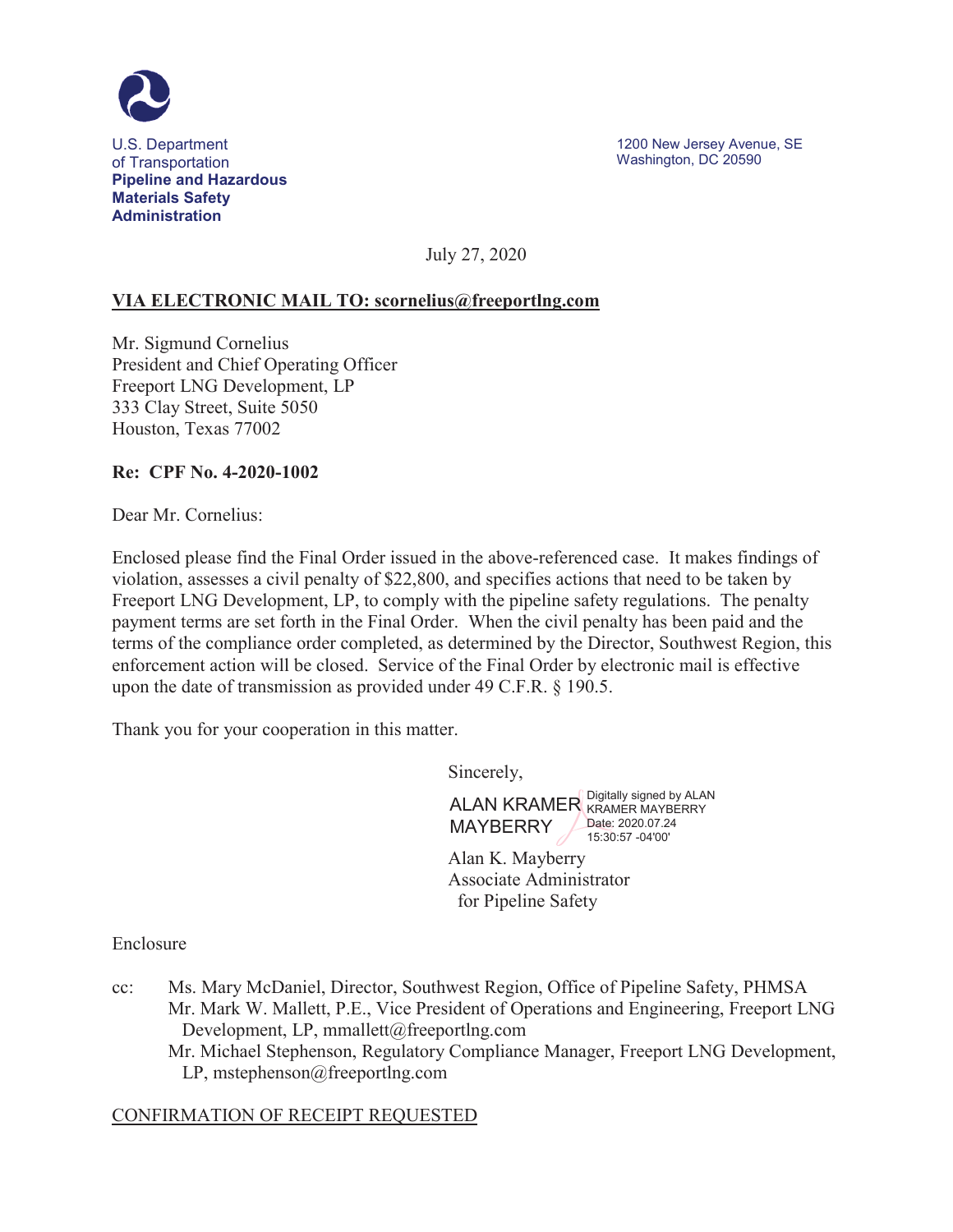#### **U.S. DEPARTMENT OF TRANSPORTATION PIPELINE AND HAZARDOUS MATERIALS SAFETY ADMINISTRATION OFFICE OF PIPELINE SAFETY WASHINGTON, D.C. 20590**

**In the Matter of )** 

Freeport LNG Development, LP,  $\qquad \qquad$  (PF No. 4-2020-1002)

 $\mathcal{L}=\{1,2,3,4,5\}$  **)** 

 **)** 

 **)** 

**\_\_\_\_\_\_\_\_\_\_\_\_\_\_\_\_\_\_\_\_\_\_\_\_\_\_\_\_\_\_\_\_\_\_\_\_)** 

**Respondent. )** 

### **FINAL ORDER**

From June 25, 2019, through September 26, 2019, pursuant to 49 U.S.C. § 60117, representatives of the Pipeline and Hazardous Materials Safety Administration (PHMSA), Office of Pipeline Safety (OPS), conducted an on-site pipeline safety inspection of the facilities and records of Freeport LNG Development, LP (FLNG or Respondent) in Freeport, Texas. FLNG operates a 42-inch diameter natural gas transmission line located at the Freeport LNG facility in Freeport (Quintana), Texas.<sup>1</sup>

As a result of the inspection, the Director, Southwest Region, OPS (Director), issued to Respondent, by letter dated January 27, 2020, a Notice of Probable Violation, Proposed Civil Penalty, and Proposed Compliance Order (Notice), which also included a warning pursuant to 49 C.F.R. § 190.205. In accordance with 49 C.F.R. § 190.207, the Notice proposed finding that FLNG had committed three violations of 49 C.F.R. Part 192 and proposed assessing a civil penalty of \$22,800 for one of the alleged violations. The Notice also proposed ordering Respondent to take certain measures to correct the alleged violations. The warning item required no further action, but warned the operator to correct the probable violation or face possible future enforcement action.

FLNG responded to the Notice by letter dated February 18, 2020 (Response). The company contested one of the allegations of violation and requested that the proposed civil penalty be reduced. Respondent also submitted additional information regarding the proposed remedial measures set forth in the Proposed Compliance Order. Respondent did not request a hearing and therefore has waived its right to one.

# **FINDINGS OF VIOLATION**

The Notice alleged that Respondent violated 49 C.F.R. Part 192, as follows:

 1 Pipeline Safety Violation Report (Violation Report), at 1 (Jan. 28, 2020) (on file with PHMSA).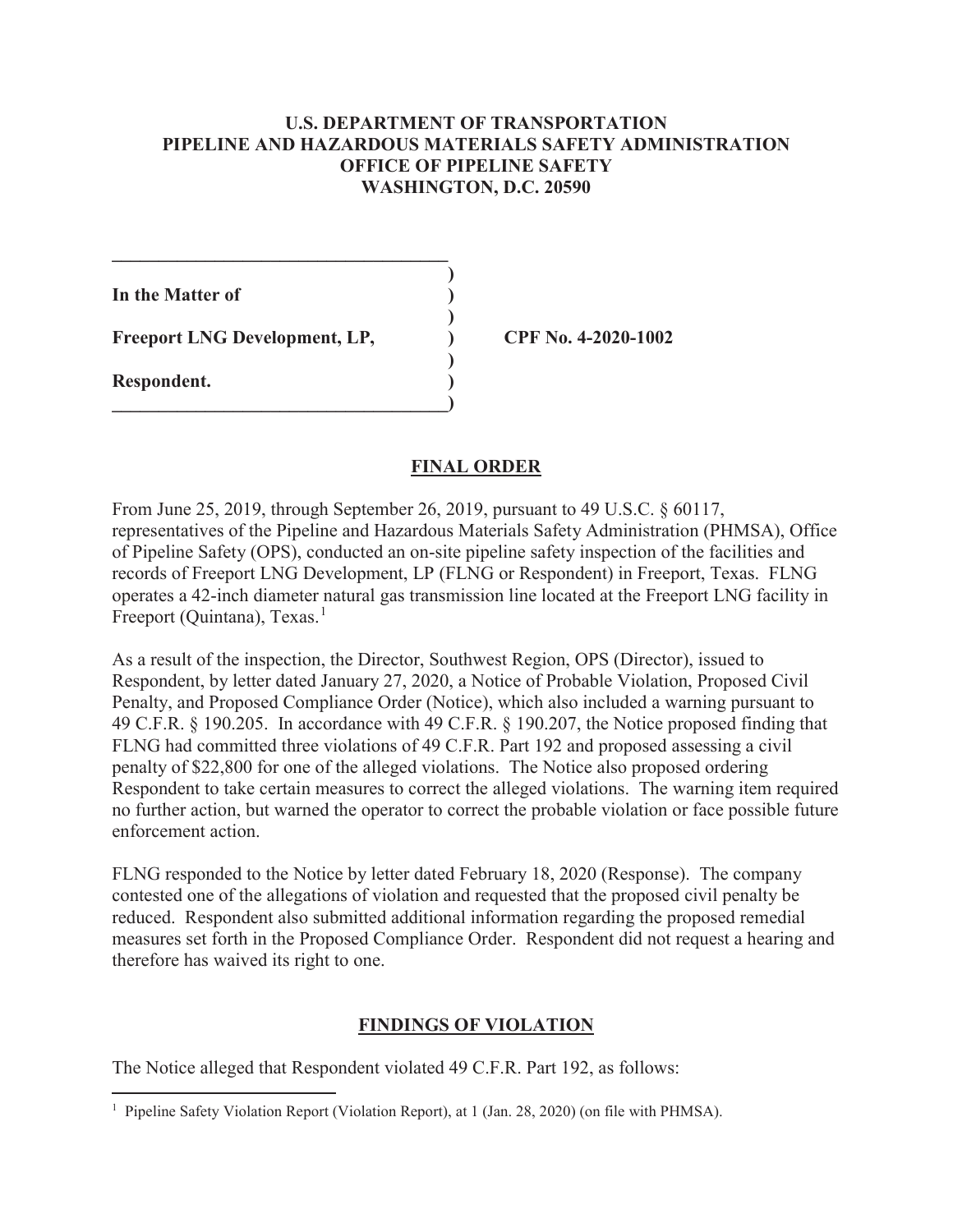**Item 2:** The Notice alleged that Respondent violated 49 C.F.R. § 192.605(b)(8), which states:

### **§ 192.605 Procedural manual for operations, maintenance, and emergencies.**

(a) *General* . . .

(b) *Maintenance and normal operations*. The manual required by paragraph (a) of this section must include procedures for the following, if applicable, to provide safety during maintenance and operations.

 $(1)$  ...

(8) Periodically reviewing the work done by operator personnel to determine the effectiveness, and adequacy of the procedures used in normal operation and maintenance and modifying the procedures when deficiencies are found.

The Notice alleged that Respondent violated 49 C.F.R. § 192.605(b)(8) by failing to establish written procedures to periodically review work done by its personnel to determine the effectiveness and adequacy of the procedures used in normal operation and maintenance, and to modify the procedures when deficiencies are found. Specifically, the Notice alleged that FLNG's *Gas Pipeline Operations and Maintenance Manual* (*FLNG-GOM-100*) did not include written procedures for the periodic review of the work performed by its personnel to evaluate the effectiveness and adequacy of its procedures.

Respondent did not contest this allegation of violation. Accordingly, based upon a review of all of the evidence, I find that Respondent violated 49 C.F.R. § 192.605(b)(8) by failing to have written procedures for the periodic review of work performed by its personnel to determine the effectiveness and adequacy of the company's procedures, and to modify them when deficiencies are found.

**Item 3:** The Notice alleged that Respondent violated 49 C.F.R. § 192.614(c)(1), which states:

### **§ 192.614 Damage prevention program.**

 $(a)$  ...

 $\overline{a}$ 

(c) The damage prevention program required by paragraph (a) of this section must, at a minimum:

(1) Include the identity, on a current basis, of persons who normally engage in excavation activities in the area in which the pipeline is located.

The Notice alleged that Respondent violated 49 C.F.R. § 192.614(c)(1) by failing to have a damage prevention program that included the current identity of persons who normally engage in excavation activities in the area in which the pipeline is located. Specifically, the Notice alleged that FLNG did not include the names of contractors or excavators from its "Third-Party Activity Reports" into its damage prevention program.<sup>2</sup>

<sup>&</sup>lt;sup>2</sup> During the PHMSA inspection, it was noted that several excavators called in to locate tickets, but were not placed on the next mailing list to receive information about FLNG's damage prevention program. Notice, at 3.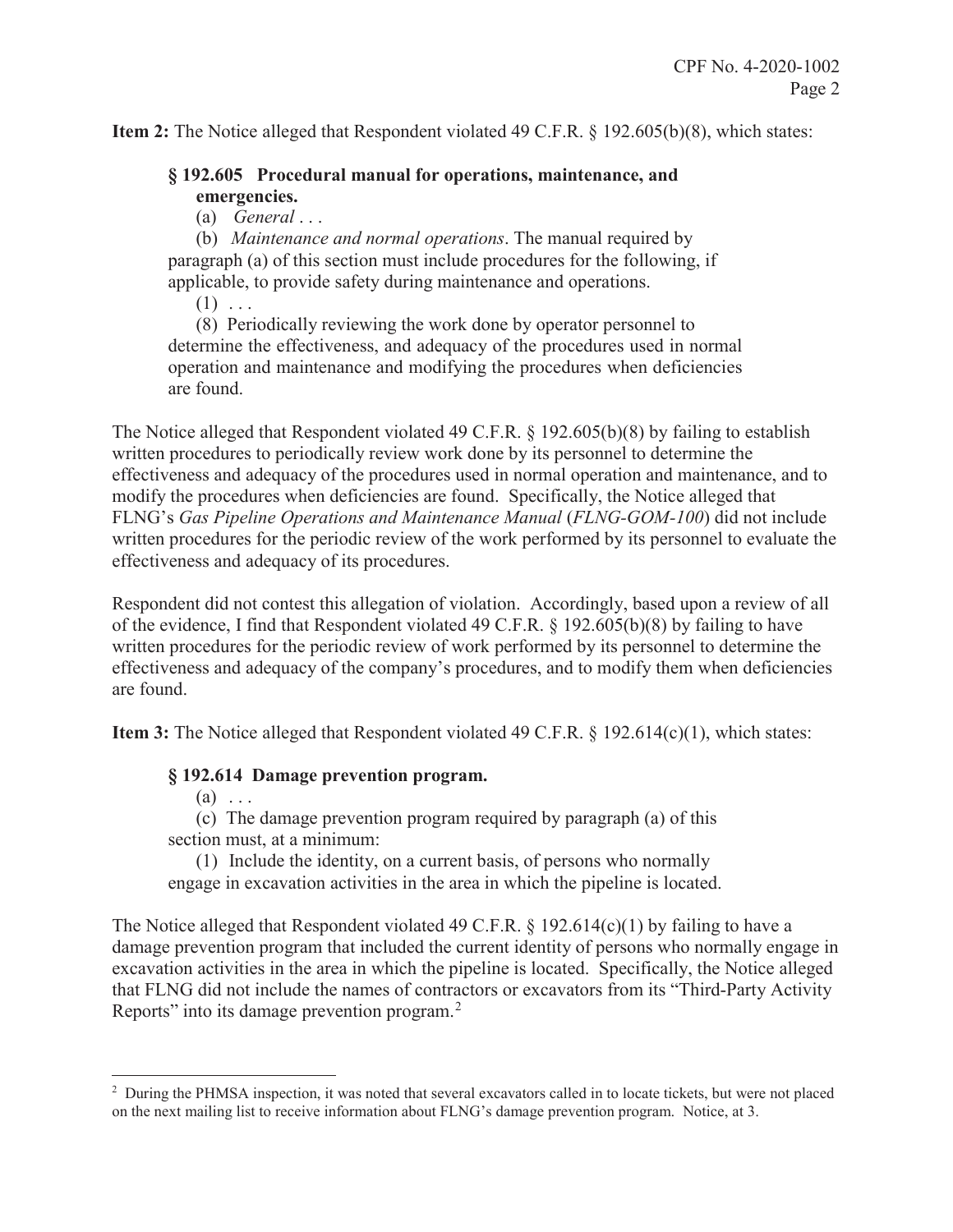In its Response, FLNG correctly noted that operators may comply with any of the requirements of  $\S$  192.614(c) through participation in a public service program, such as a one-call system.<sup>3</sup> Such participation, however, does not relieve the operator of responsibility to comply with § 192.614 requirements.<sup>4</sup> Therefore, although FLNG participates in the Texas 811 program, a qualified one-call system, this does not relieve the company of its obligation under § 192.614(c)(1) to identify persons who normally engage in excavation activities near its line in its damage prevention program.

FLNG further stated in its Response that one of the excavators who was not identified in its damage prevention program was also not identified by Texas 811 or its third-party public awareness contractor.<sup>5</sup> Therefore, the company argued, this excavator may not be *normally* engaged in excavation activities in the area in which the pipeline is located.

I disagree. All excavators perform critical safety work that carries the inherent risk of physical damage to underground facilities. A single dig, performed in an unsafe manner, could result in property damage, personal injury, or even loss of life. Therefore, any time an individual is identified as engaging in excavation activity, it is imperative that operators include them in their damage prevention programs so that they can learn important safety information about excavation damage and prevention. There is no threshold or minimum number of digs that excavators must meet in order to be considered "normally engage[d] in excavation activities" under  $\S$  192.614(c)(1). If excavators call in to locate dig tickets, like they did in this case, these individuals are normally engaged in excavation activities near the pipeline for purposes of the regulation. Furthermore, FLNG did not provide any evidence showing that the excavator in question was *not* normally engaged in excavation activities in the area. Accordingly, based upon a review of all of the evidence, I find that Respondent violated 49 C.F.R. § 192.614(c)(1) by failing to have a damage prevention program that included the current identities of all persons who normally engage in excavation activities near the pipeline.

**Item 4:** The Notice alleged that Respondent violated 49 C.F.R. § 192.805(b), which states:

### **§ 192.805 Qualification program.**

Each operator should have and follow a written qualification program. The program shall include provisions to:

 $(a)$ …

(b) Ensure through evaluation that individuals performing covered tasks are qualified.

The Notice alleged that Respondent violated 49 C.F.R. § 192.805(b) by failing to have a written qualification program to ensure through evaluation that individuals performing covered tasks are qualified. Specifically, the Notice alleged that FLNG's written qualification program failed to ensure through evaluation that employees were qualified to perform valve inspections. During

4 *Id.* 

5 *Id.* 

<sup>&</sup>lt;sup>3</sup> See Response, at 3 (citing  $\S$  192.614(b)).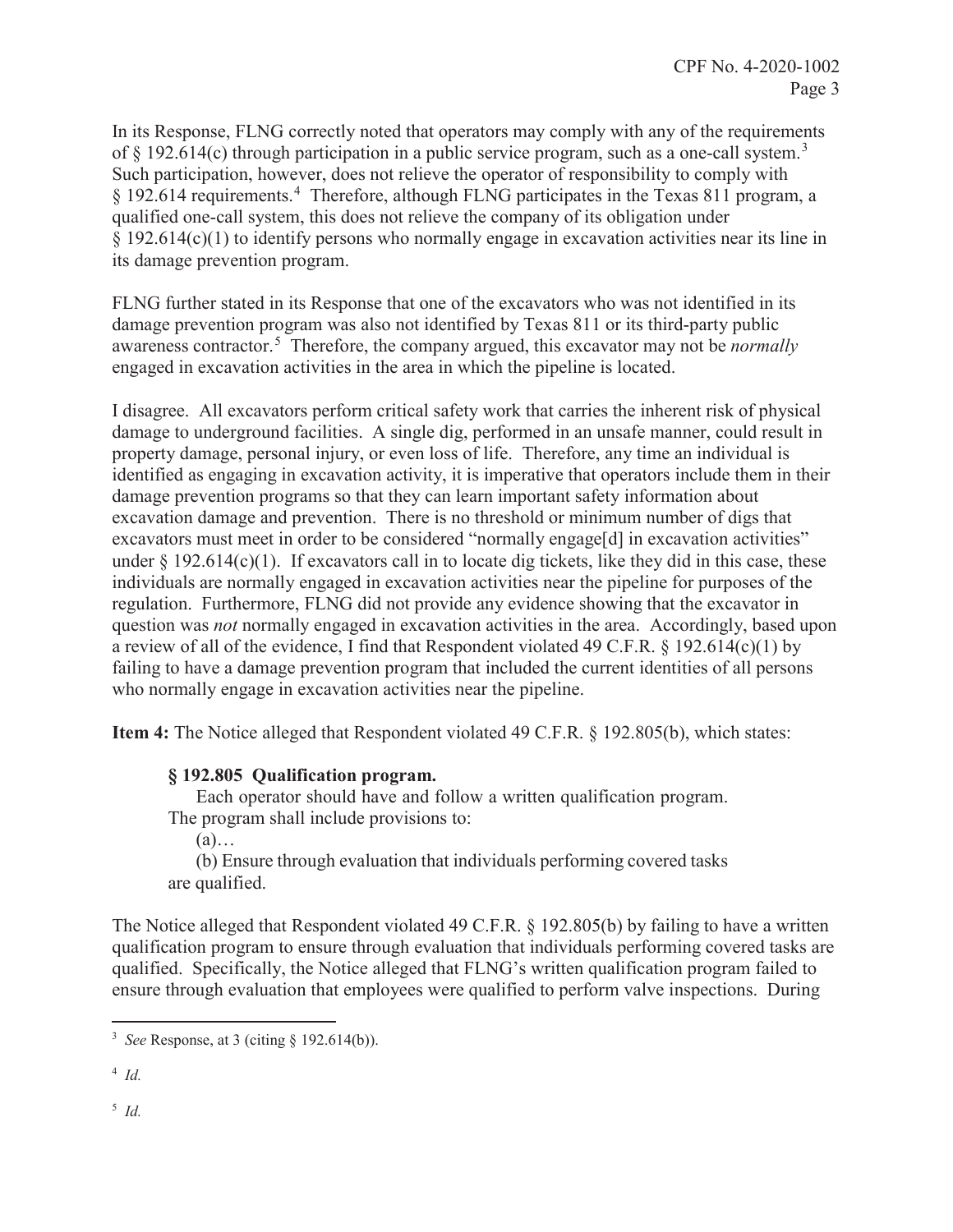the inspection, PHMSA discovered two FLNG employees with expired qualifications performed valve inspections on regulated valves (BV-116, V20A08, and XV4345) a total of eight times from 2018-2019.<sup>6</sup>

Respondent did not contest this allegation of violation. Accordingly, based upon a review of all of the evidence, I find that Respondent violated 49 C.F.R. § 192.805(b) by failing to have a written qualification program to ensure through evaluation that individuals performing covered tasks are qualified.

These findings of violation will be considered prior offenses in any subsequent enforcement action taken against Respondent.

# **ASSESSMENT OF PENALTY**

Under 49 U.S.C. § 60122, Respondent is subject to an administrative civil penalty not to exceed \$200,000 per violation for each day of the violation, up to a maximum of \$2,000,000 for any related series of violations.<sup>7</sup> In determining the amount of a civil penalty under 49 U.S.C. § 60122 and 49 C.F.R. § 190.225, I must consider the following criteria: the nature, circumstances, and gravity of the violation, including adverse impact on the environment; the degree of Respondent's culpability; the history of Respondent's prior offenses; any effect that the penalty may have on its ability to continue doing business; and the good faith of Respondent in attempting to comply with the pipeline safety regulations. In addition, I may consider the economic benefit gained from the violation without any reduction because of subsequent damages, and such other matters as justice may require. The Notice proposed a total civil penalty of \$22,800 for the violations cited above.

**Item 4:** The Notice proposed a civil penalty of \$22,800 for Respondent's violation of 49 C.F.R. § 192.805(b), for failing to have a written qualification program to ensure through evaluation that individuals performing covered tasks are qualified. In its Response, FLNG noted that it promptly rectified the violation after it was discovered by PHMSA. Although this may be true, the company's post-inspection remedial measures do not negate the underlying violation and do not serve as a basis to reduce a penalty under the Violation Report. Therefore, I see no reason to reduce the civil penalty amount based on the corrective measures FLNG enacted after the PHMSA inspection.

The company also stated that this was the first offense of this nature, and therefore the penalty should be reduced. Again, the company's enforcement record has already been taken into consideration in calculating the proposed penalty. The Pipeline Safety Violation Report, which was relied upon in this case to calculate the proposed civil penalty, accounts for enforcement history, and accurately noted that FLNG had no prior enforcement history over the past five

 $\overline{a}$ 

<sup>&</sup>lt;sup>6</sup> The Notice alleged that FLNG failed to produce qualification records for these individuals. Notice, at 4.

<sup>7</sup> These amounts are adjusted annually for inflation. *See* 49 C.F.R. § 190.223.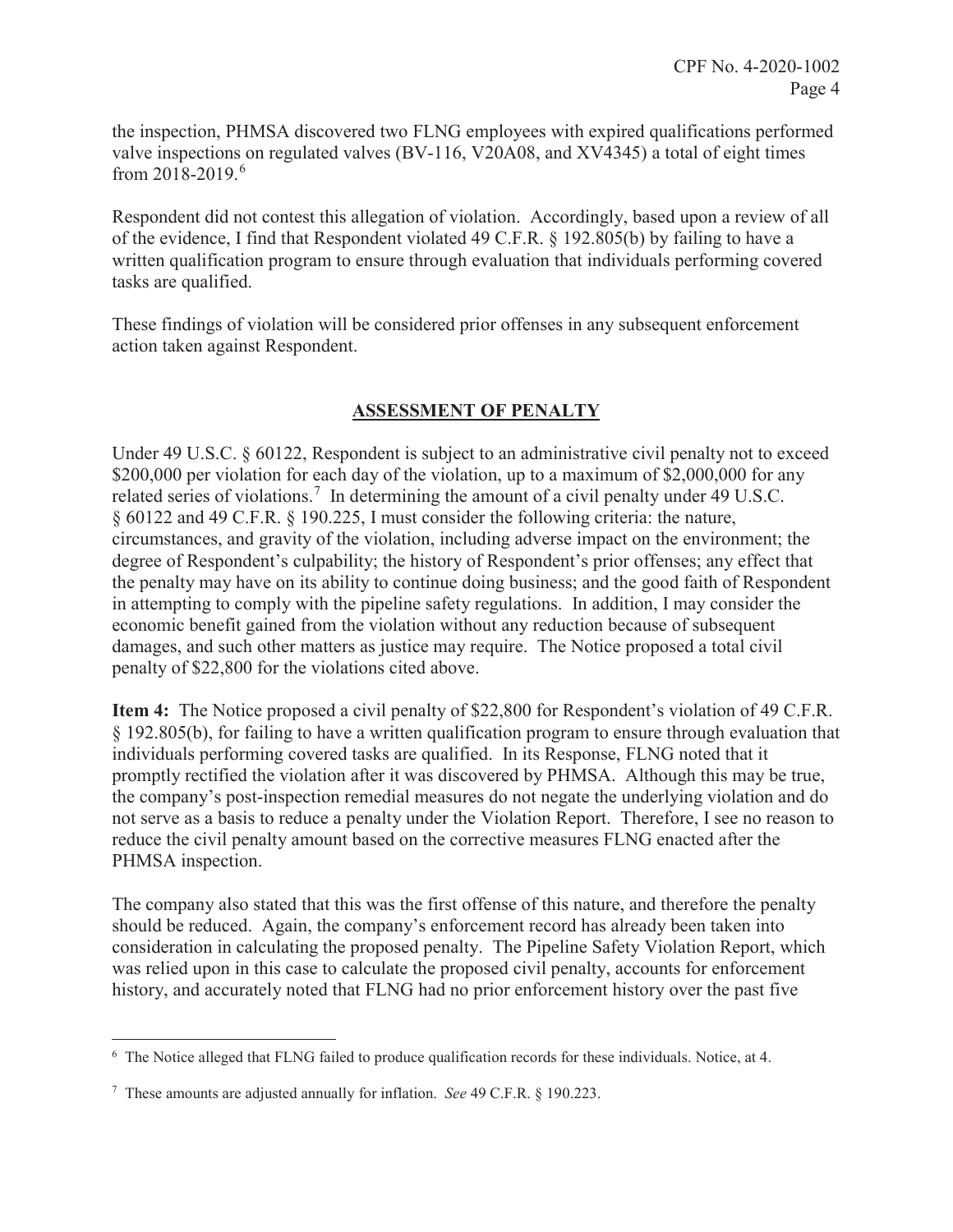years, nor had it previously violated this particular regulation during the same time period.<sup>8</sup> Therefore, based upon all of the relevant circumstances, I find no reason to reduce the penalty based on the fact that this is Respondent's first violation.

Based upon the foregoing, I assess Respondent a civil penalty of **\$22,800** for violation of 49 C.F.R. § 192.805(b).

Payment of the civil penalty must be made within 20 days of service. Federal regulations (49 C.F.R. § 89.21(b)(3)) require such payment to be made by wire transfer through the Federal Reserve Communications System (Fedwire), to the account of the U.S. Treasury. Detailed instructions are contained in the enclosure. Questions concerning wire transfers should be directed to: Financial Operations Division (AMK-325), Federal Aviation Administration, Mike Monroney Aeronautical Center, 6500 S MacArthur Blvd, Oklahoma City, Oklahoma 79169. The Financial Operations Division telephone number is (405) 954-8845.

Failure to pay the \$22,800 civil penalty will result in accrual of interest at the current annual rate in accordance with 31 U.S.C. § 3717, 31 C.F.R. § 901.9 and 49 C.F.R. § 89.23. Pursuant to those same authorities, a late penalty charge of six percent (6%) per annum will be charged if payment is not made within 110 days of service. Furthermore, failure to pay the civil penalty may result in referral of the matter to the Attorney General for appropriate action in a district court of the United States.

## **COMPLIANCE ORDER**

The Notice proposed a compliance order with respect to Items 2 and 3 in the Notice for violations of 49 C.F.R. §§ 192.805(b) and 192.614(c), respectively. Under 49 U.S.C. § 60118(a), each person who engages in the transportation of gas or who owns or operates a pipeline facility is required to comply with the applicable safety standards established under chapter 601.

With regard to the violation of  $\S$  192.805(b) (Item 2), Respondent submitted revised procedures for the periodic review of work performed by its personnel to determine the effectiveness and adequacy of its procedures, and to modify them when deficiencies are found.<sup>9</sup> In her Region Recommendation, the Director noted that FLNG would only initiate an effectiveness review *if* an employee's performance did not meet expectations. The requirement for periodic reviews, however, does not condition the review on employee performance. Therefore, I find that FLNG's revised procedures do not sufficiently follow the requirements set forth in § 192.805(b).

 8 Violation Report, at 3, 29. PHMSA's statute of limitations is five years pursuant to 28 U.S.C. § 2462.

<sup>9</sup> *See* Response, at 2-3 (including proposed revised procedures that state: "Work done by FLNG personnel shall be monitored on a 'management-by-exception' basis by supervisors to confirm the effectiveness and adequacy of the procedures used in normal operation and maintenance. 'Management-by-exception' means that if an employee's performance does not meet expectations, the underlying procedures should be evaluated as a possible cause of substandard employee performance. Procedures shall be modified when deficiencies are found. Such changes shall be documented using the Management of Change (MOC) process.").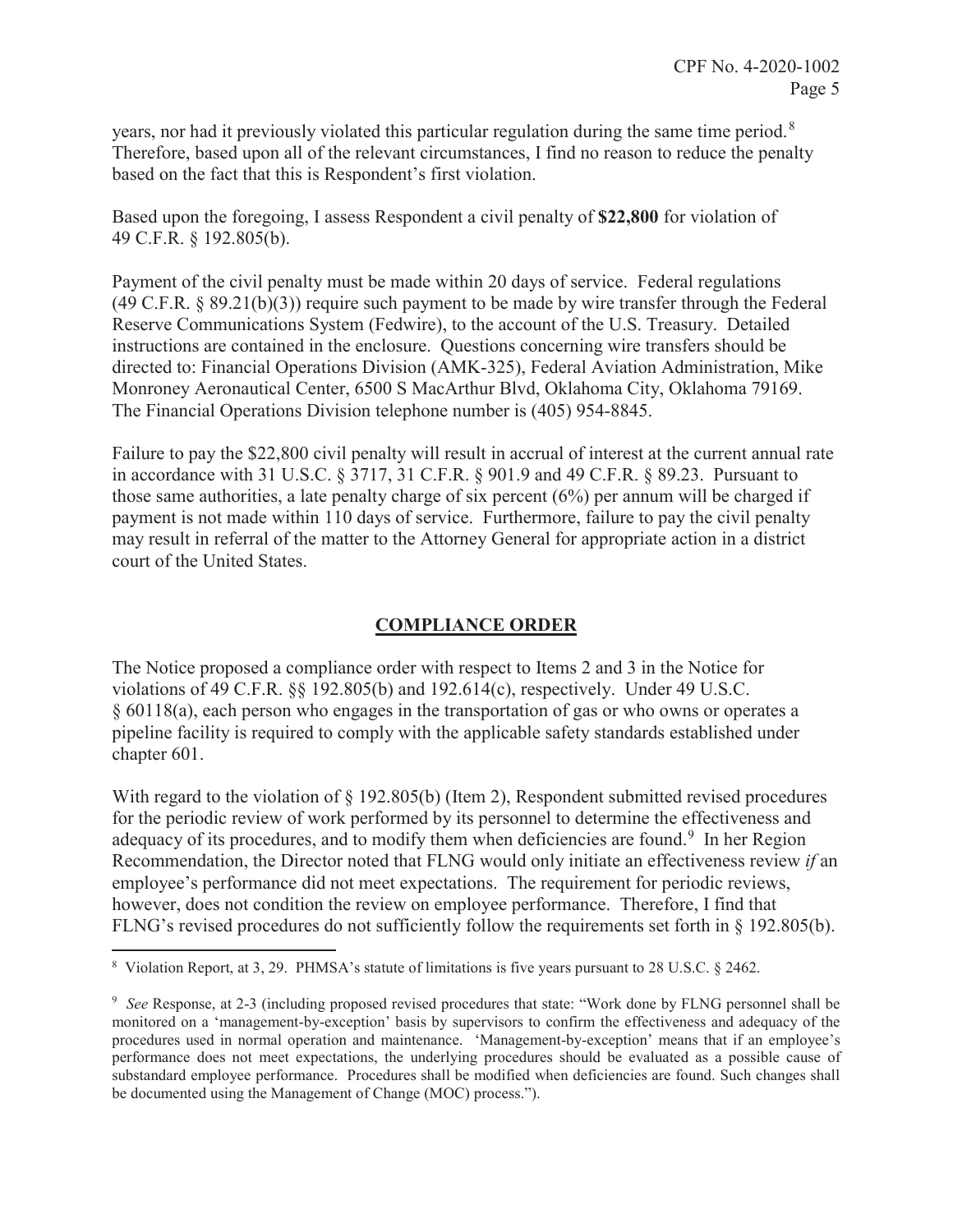With regard to the violation of  $\S$  192.614(c) (Item 3), Respondent submitted additional information to PHMSA regarding actions it had taken to correct the noncompliance.<sup>10</sup> The company, however, did not submit revised procedures as set forth in the Proposed Compliance Order.

For the above reasons, the Compliance Order is not modified as set forth below.

Pursuant to the authority of 49 U.S.C. § 60118(b) and 49 C.F.R. § 190.217, Respondent is ordered to take the following actions to ensure compliance with the pipeline safety regulations applicable to its operations:

> 1. With respect to the violation of § 192.805(b) (**Item 2**), Respondent must develop a written procedure for periodic review that is not conditioned upon employee performance and submit the revised procedure to the Director within 60 days of issuance of the Final Order; and

> 2. With respect to the violation of § 192.614(c) (**Item 3**), Respondent must develop a written procedure to ensure that the current identity of persons who normally engage in excavation activities in the area in which its pipeline is located are identified as required and submit that procedure to the Director within 60 days of issuance of the Final Order.

The Director may grant an extension of time to comply with any of the required items upon a written request timely submitted by the Respondent and demonstrating good cause for an extension.

It is requested (not mandated) that Respondent maintain documentation of the safety improvement costs associated with fulfilling this Compliance Order and submit the total to the Director. It is requested that these costs be reported in two categories: (1) total cost associated with preparation/revision of plans, procedures, studies and analyses; and (2) total cost associated with replacements, additions and other changes to pipeline infrastructure.

Failure to comply with this Order may result in the administrative assessment of civil penalties not to exceed \$200,000, as adjusted for inflation (49 C.F.R. § 190.223), for each violation for each day the violation continues or in referral to the Attorney General for appropriate relief in a district court of the United States.

# **WARNING ITEM**

With respect to Item 1, the Notice alleged a probable violation of Part 192, but identified it as a warning item pursuant to § 190.205. The warning was for:

 $\overline{a}$ 

<sup>&</sup>lt;sup>10</sup> *See* Response, at 3 (noting that FLNG provided its third-party public awareness contractor with excavator name(s) and requested that it review the last three calendar years of dig tickets and perform a cross-check of identified entities to identify any potential gaps).